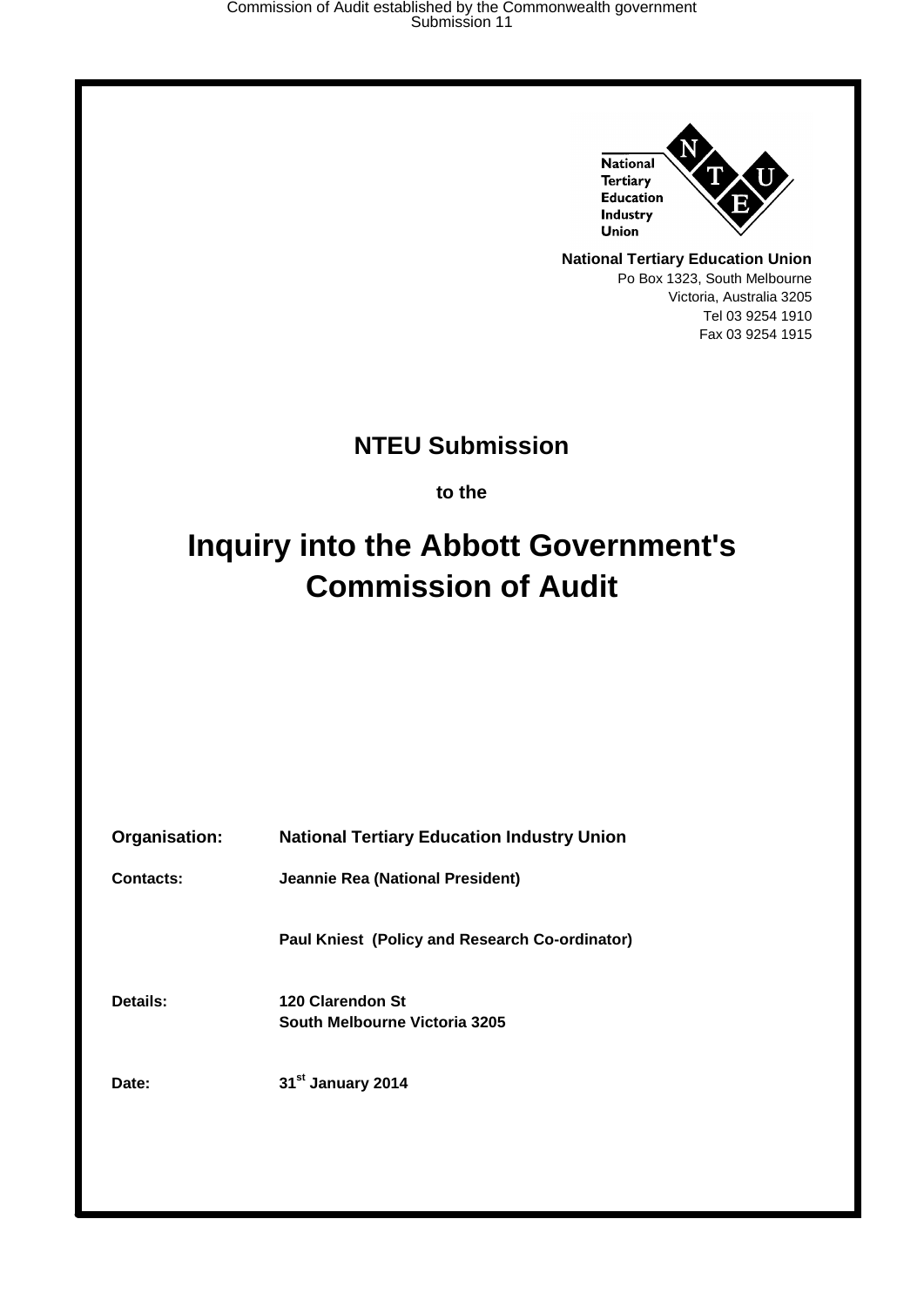## Commission of Audit established by the Commonwealth government Submission 11

The National Tertiary Education Union (NTEU) directly represents the professional and industrial interests of 28,000 staff working in higher education, including staff in Australia's universities and research institutes. On behalf of our members, we welcome the opportunity to provide a submission to the Inquiry into the Abbott Government's Commission of Audit.

However, we have some difficulty in addressing the Terms of Reference for this Inquiry, given the absence of any recommendations from the Commission of Audit at this stage. Indeed, the Commission appears to be going to considerable lengths to avoid any discussion in relation to its work or scrutiny regarding process. It is also remarkable that the recommendations of the first and second phases of the Audit will not be publicly released, and that the first the public will hear of any recommendations is likely to be on Budget night.

The difficulty in addressing what the Commission may, or may not recommend, is compounded further with the absence of an issues paper, which could have been published as a precursor to the Audit. Instead, a broad based Terms of Reference (ToR) are all that is offered. These stipulate that the Commission is to review the scope, efficiency, size and functions of the Commonwealth Government and, where appropriate, recommend cuts to jobs, services and outsourcing opportunities. It is hardly a blueprint to encourage public engagement, but rather reads as a 'to do' list from the Government.

From the ToR we also understood the Commission has been tasked with reviewing the Federal Government's relationship with state and local government. While it is clear that the Audit is a whole of Government review and intended to provide vital advice on future public services and spending, it is not clear whether any areas are being targeted. It is also unclear as to what extent expenditure cuts expected to contribute to the overall target of achieving a budget surplus of 1% of GDP prior to 2024.

Leaving aside the current work of the Commission, however, we are able to comment on the review process, the structure of the Commission, and voice some concerns around other submissions.

#### **Transparency and Structure**

The appointment of three external pro-business, non-government advisers as Audit commissioners, and the exclusion of representatives from unions or community organisations, raises questions over both the transparency and balance of the Commission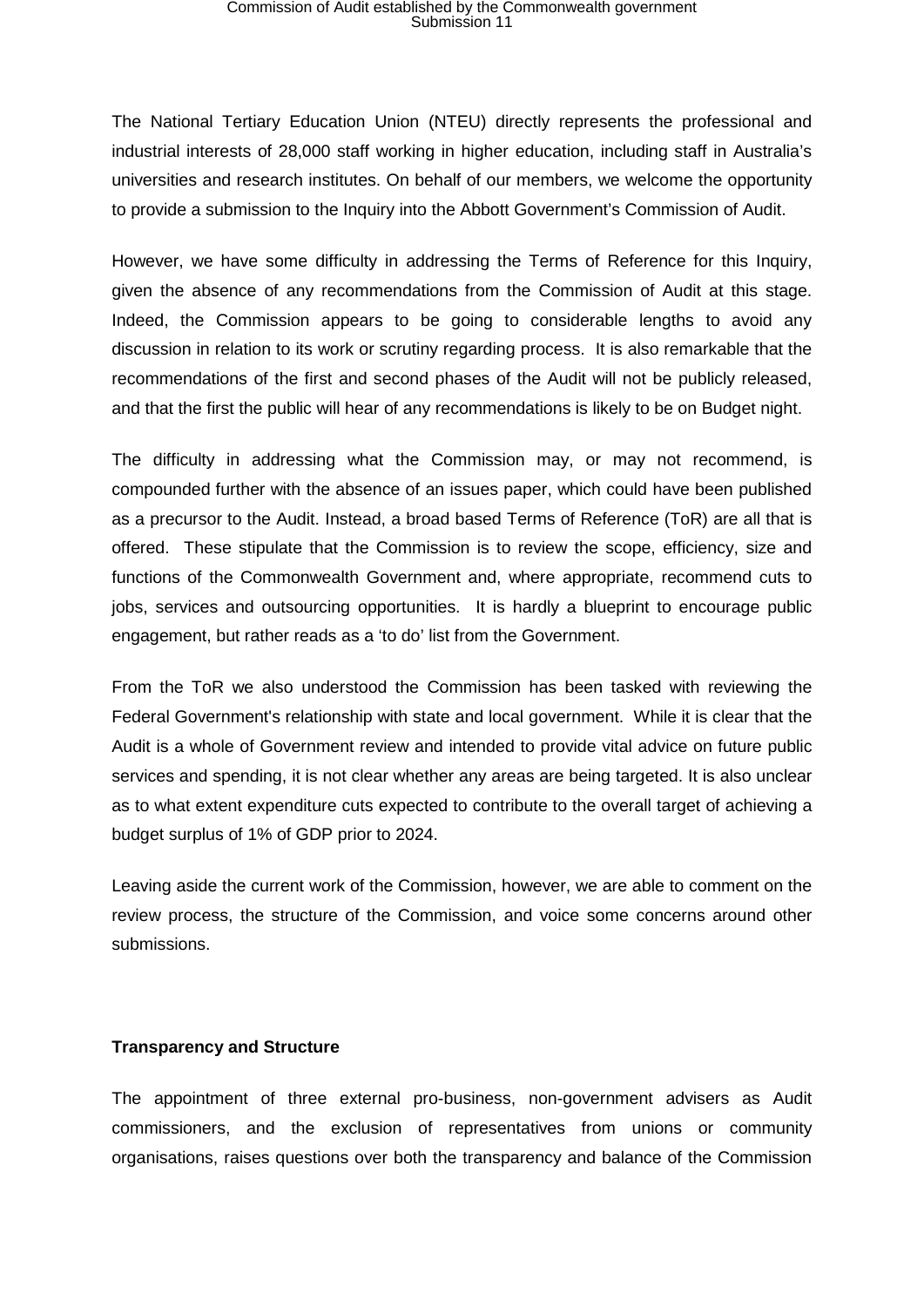of Audit. It does nothing to allay fears that the Commission is a political mechanism for the mass privatisation of public services.

The NTEU's strong view is that the process would have been more transparent and accountable with the establishment of a Parliamentary Committee or, at the very least, if the Commission of Audit included members of Parliament. Given the potential impact of the Commission's recommendations to Federal Government funding across the board, there should have been the inclusion of Commission member's representative of a broader segment of the Australian community.

### **Commission's Terms of Reference (ToR)**

The ToR for the Audit are problematic in that they are based on the assumption that the Commonwealth Government has expanded exponentially over the last 20 years; yet Commonwealth revenues as a percentage of GDP are lower than in 1996-97, the time of the last Commission of Audit. Furthermore, expenditure as a share of GDP is only 0.2 percentage points higher than in 1996-97, showing that the size of government (if measured by government expenditure) has remained relatively stable. In fact, Australian Governments, when taken together, are smaller as a share of the economy than the governments of almost all the other advanced economies (OECD Economic Outlook, 2013).

Other misleading elements with the ToR include the assertion by the Government that there is a budgetary emergency. This claim has been countered by a number of individuals and organisations in their submissions to the Commission. The ACTU's submission well encapsulates the evidence based argument against this claim. In short, their data shows that:

- The debt accumulated by implementing fiscal stimulus (as a buffer to the Global Financial Crisis) is modest, appropriate and far preferable to the alternative of higher unemployment.
- Already implemented policy changes, such as the 2 percent efficiency dividend across the public service and budgetary savings, have resulted in significant progress in tightening fiscal policy. However, more rapid and deep set cuts would reduce growth and harm employment;
- The Commission has been asked to make recommendations to achieve a surplus of 1 percent of GDP by 2023. Projections by the BCA and Treasury already have us on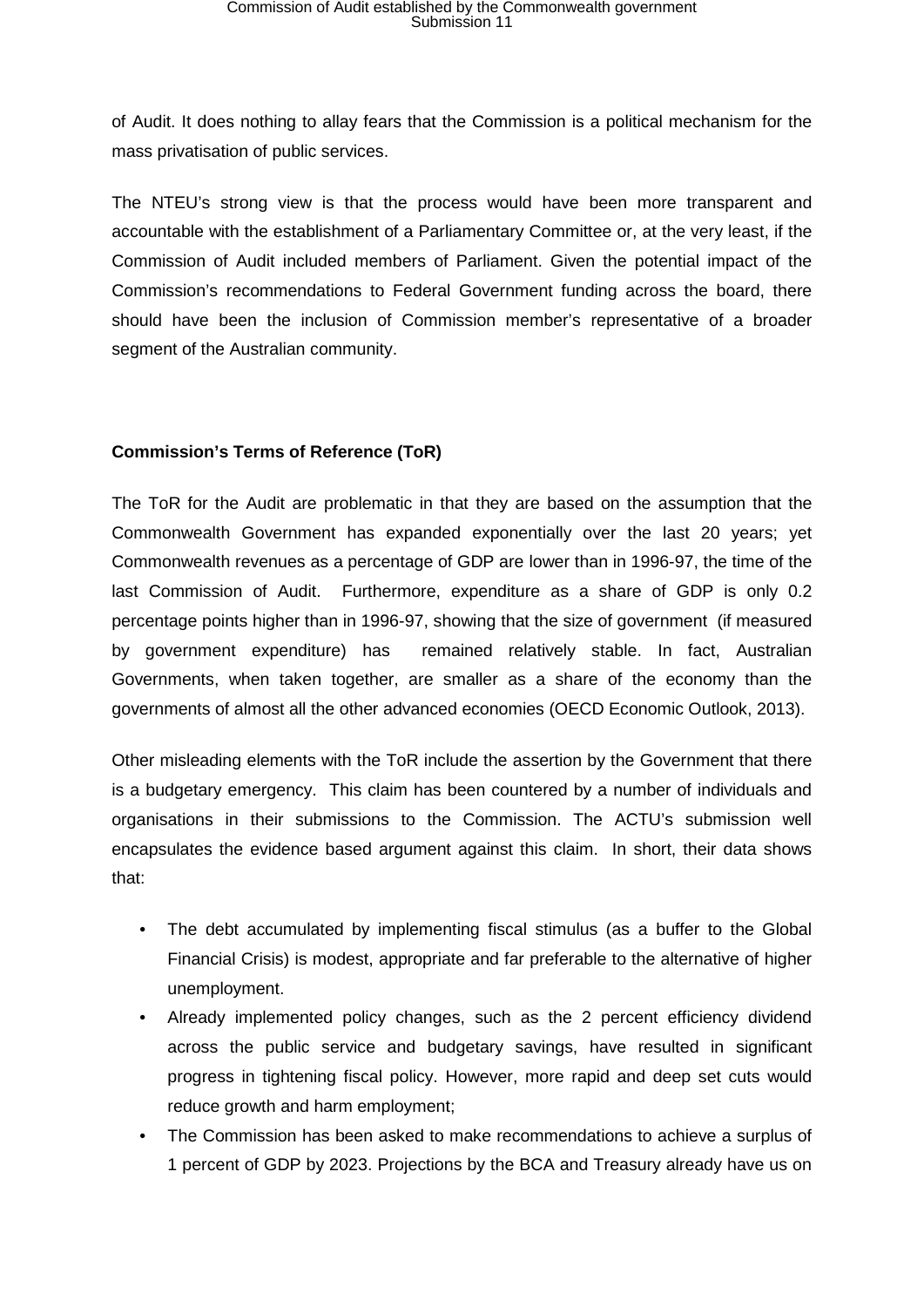track to meet this target based on current policy settings. This target cannot be used to justify large short-run cuts to spending;

NTEU strongly supports the argument put forward by ACTU and others that, to the extent that Australia has a fiscal policy challenge, it is related to insufficient revenue not excessive expenditure, and thus it is a medium-long term challenge, not one suited to short-term solutions. Indeed, the ToR for the Commission would have been of better strategic use to the Government if the focus of the Commission had been on addressing questions of the revenue in the medium to long term.

We note that concerns over the impact of the Government's agenda to drastically cut spending has also been voiced by the OECD, who have stated that this is the worst time to cut public expenditure and services as the Australia economy is in transition and is thus fragile. (see [http://www.oecd.org/economy/australiaeconomicforecastsummary.htm\)](http://www.oecd.org/economy/australiaeconomicforecastsummary.htm).

#### **Issues around the Promotion of the Privatisation of Public Services and Assets**

The ToR also strongly advocate that the Commission identifies public services that could be privatised. However, there is no discussion on the merits of privatisation, or evidence to show that privatisation is beneficial in terms of access and quality of service. Indeed, considerable research has emerged to show the opposite occurs; research on the recent policy experiment in the UK (the so-called Big Society initiative) has found that the Cameron government's wide spread privatisation of public services created a race to the bottom in driving down labor costs, conditions of employment and quality of service. (TUK, 2010)

In the Centre for Policy Development's 2012 discussion paper *Whatever happened to the Big Society* (Eliot, 2012), it was reported that a wide variety of unintended consequences and negative outcomes arose as a direct result of the Cameron government's privatisation policy. Contrary to the stated intent of the policy, instead of putting an end to government waste and red-tape, there are multiple examples of profiteering by the few large companies that have had a monopoly on the provision of public services, coupled with growing evidence of substandard service delivery by outsourced providers. Furthermore, with more than 60,000 public servants having lost their jobs, the financial status of households has worsened, and income inequality has continued to grow. The report lists the consequences of the pairing of austerity measures (reduced government spending) with the privatisation agenda, in what is a depressing list of undesirable outcomes especially for the most vulnerable: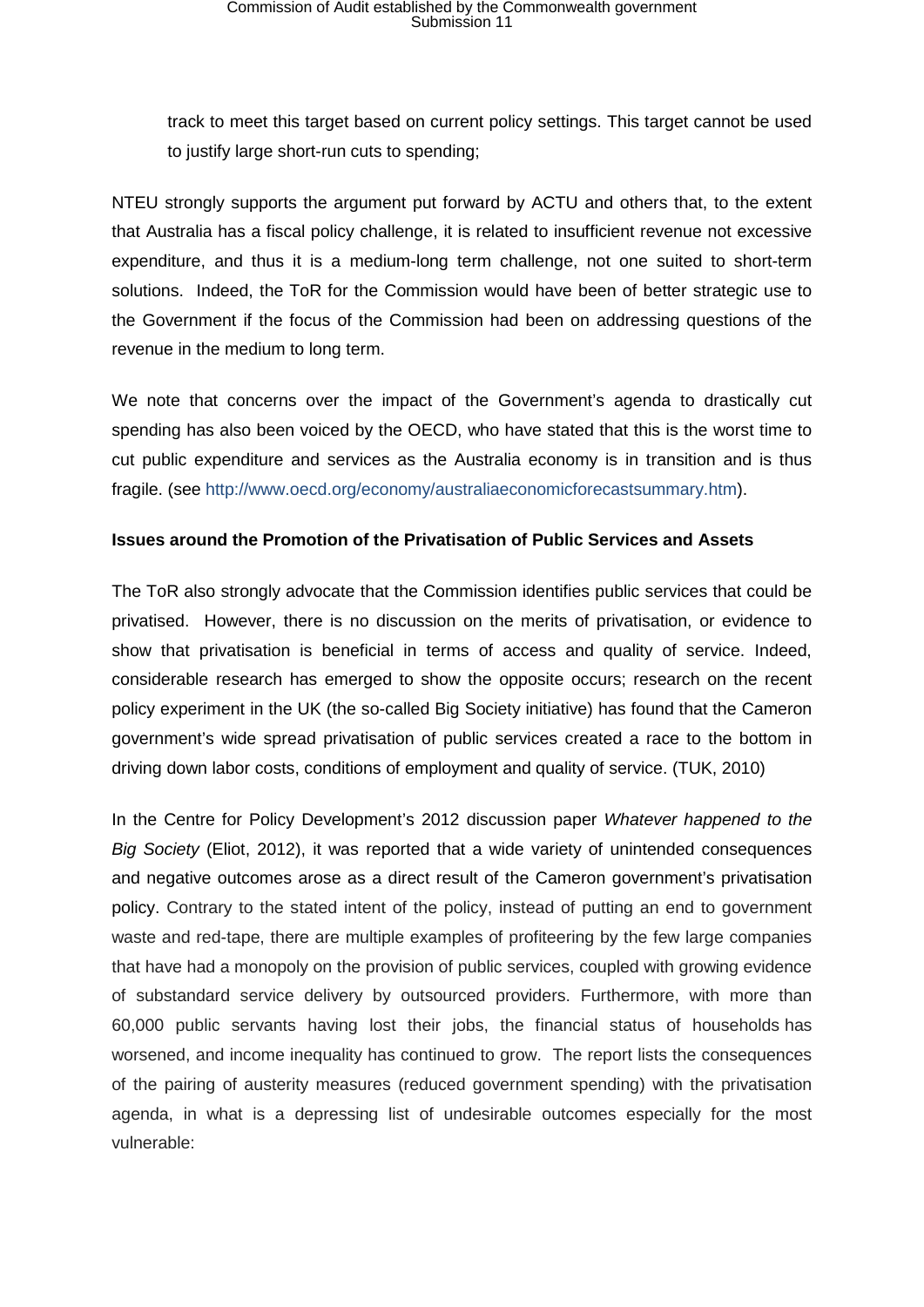- *Volunteerism has decreased.*
- *Social investment and enterprise remain small with extremely slow growth.*
- *Homelessness in England jumped by 14% in a year.*
- *Financial status has worsened for UK households while income inequality has grown.*
- *Mental health services were cut while Mental Health Act detentions rose reaching the highest levels ever recorded.*
- *Examples of substandard service delivery by outsourced providers, notably large private companies such as Serco, G4S and A4e, continue to emerge.*
- *Nine in ten community sector and charity providers report they are more at risk under Big Society outsourcing regimes.*
- *The civil service has been reduced by more than 60,000 a 12% reduction, in the absence of any kind of work force planning for public services as a whole.*
- *Local authorities, particularly councils led by the Conservative Party, have turned to large scale privatisation, purportedly to save council funds.*
- *Changes in the National Health Service have limited accountability, damaged continuity of care and lifted restrictions on user fees, yet increased bureaucracy and costs. (Elliot 2012).*

In Australia, privatisation is a politically contentious endeavour - while big business and various governments have been strong advocates, the public remains sceptical largely due to their own experiences. To illustrate, the privatisation of electricity assets in the late 1980s and early 1990s was promoted by government and businesses as leading to a more productive and efficient industry and lower prices for consumers.

In Victoria, the Kennett government espoused this philosophy and sold its electricity assets. Despite this, a [report released in April 2013 by the Australia Institute](http://www.tai.org.au/content/electricity-and-privatisation-what-happened-those-promises) entitled *Electricity and privatisation: what happened to those promises?* found that electricity prices in Victoria actually increased, in step with non-privatised States since 1990. Other research that delved deeper, however, found that for some consumers, the cost of electricity was higher than in other states. A study focusing on the privatisation of Victoria's electricity industry (Cahill and Beder, 2005) cited evidence that showed prices in Victoria increased up to 175% for "off-peak" periods leading to some consumers – such as farmers who employ electricityintensive activities during off-peak periods – to experience significantly high price increases.

Indeed, for government, the benefits of privatisation would appear to be more focused on improving the budget balance. While the sales of assets are pitched as a way to reduce debt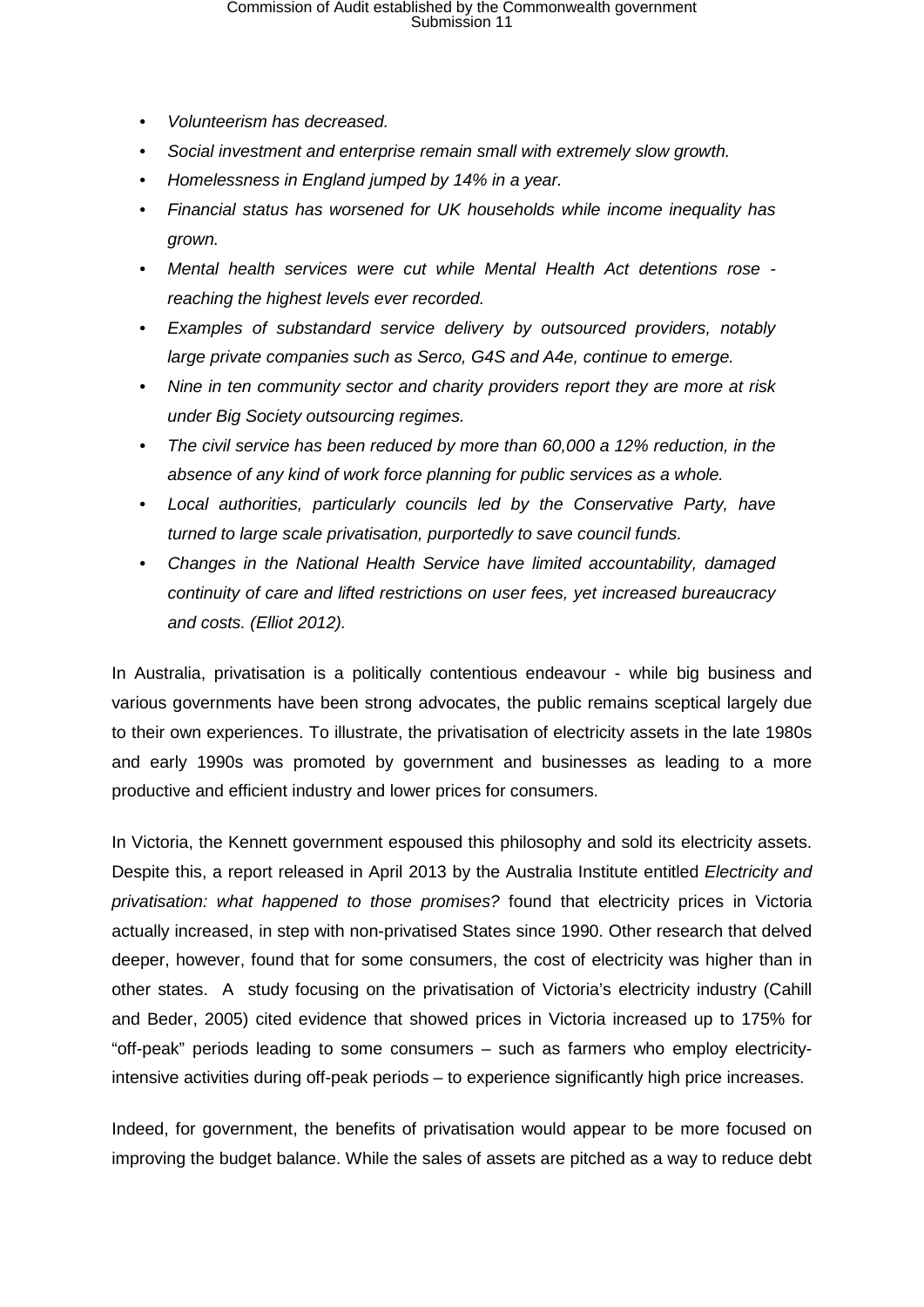## Commission of Audit established by the Commonwealth government Submission 11

and perhaps use the proceeds to build other needed infrastructure, evidence is that this is more the promise than the reality. A paper by economist John Quiggin entitled *Electricity privatisation in Queensland*, (Quiggin, 2013) noted that such increased infrastructure spending did not occur in Queensland under the Bligh government, despite nearly \$10 billion in sales of government-owned assets.

The argument for privatisation as a mechanism to improve the government's budget position relies on proceeds from the sale exceeding the net present value of proceeds that would have been produced through annual dividends to the government. However, any asset that falls into this category may also lead business to question the profitability of buying into it in the first place.

A further issue lies in the potential private ownership of 'natural monopolies' in which essential services such as electricity, water, airports, ports (to name a few) are controlled by a few suppliers, with the primary motivation being profit to shareholders. Infrastructure Australia has itself warned of this issue (while still advocating the sale of such assets), in a submission to the Productivity Commission's Inquiry into Public Infrastructure (entitled *Part of the Answer to Removing the Infrastructure Deficit*, 2013) stating that *"...many economic infrastructure assets have monopoly characteristics which could potentially enable their owners to misuse their market power and earn monopoly profits*" (IA, 2013: 36). While an effective regulatory environment may act to counter any 'monopoly' like behaviour, such regulation almost immediately comes under pressure to be weakened by the same people who were advocating the initial privatisation, including the buyers.

Finally, the privatisation of public assets and services is generally not viewed positively by the public, who see it as leading to job cuts, higher prices and profits going to shareholders, rather than the ongoing provision of services. Reports of the submission to the Commission of Audit by Industry Super Australia [\(http://www.theaustralian.com.au/national-affairs/push](http://www.theaustralian.com.au/national-affairs/push-for-super-billions-to-buy-up-public-assets/story-fn59niix-1226797692332_)[for-super-billions-to-buy-up-public-assets/story-fn59niix-1226797692332\\_\)](http://www.theaustralian.com.au/national-affairs/push-for-super-billions-to-buy-up-public-assets/story-fn59niix-1226797692332_) cite polling by Newspoll (2013) that found community support for privatisation was 13% when an asset was sold to 'short term investors' (such as investment banks) or overseas buyers (although this rose to 75% if the new owner was a superannuation fund). It is clear, therefore, that the public is highly dubious on the benefits of privatisation – particularly if the profits are seen to be 'disappearing' overseas.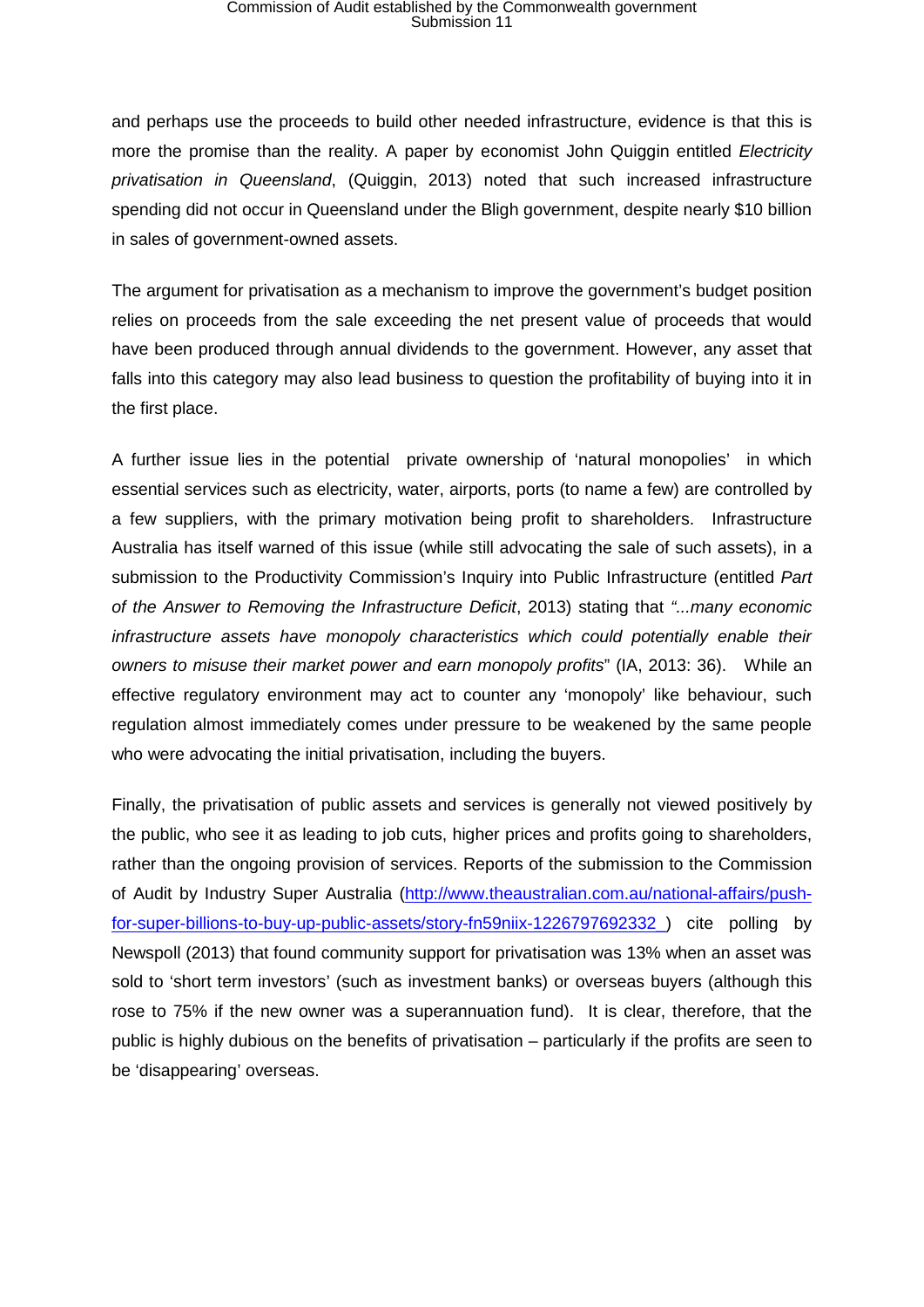### **Timing of the Audit**

The time line allocated for the audit is also of concern. The wide-ranging, whole of Government Audit, tasked with reviewing some \$350billion worth in expenditure, the employment of tens of thousands of Australians nationally, and complex multi level government financial and regulatory arrangements, has less than five months to produce its two reports. This timeline means that it is impossible for the Commission to use an evidencebased approach, or to be able to take the full measure of the task at hand. Instead, it risks working to a preconceived, politically nuanced 'to do' list, with short term, quick fix budgetary solutions as the outcome. The NTEU strongly agrees with the view that the Commission should refrain from making recommendations on issues that require a long-term focus and consensus with social partners (ACTU, 2013).

Given the short time allocated for public consultation, the first phase report from the Commission should be made publicly available to allow public discussion and debate around the recommendations of the Commission and the potential impact on public services.

We note that other sector organisations and groups with an interest in higher education have made submissions to the Commission of Audit. In an unusual move, the Commission has elected to not publically release the 300 or so submissions it has received; and whilst the majority of the major organisations in the sector (including the NTEU) have done so regardless, others such as the Business Council of Australia (BCA) (noting that the Commission chairman is BCA President, and the Commission secretariat is headed by the BCA's director of policy, Peter Crone) have not. This is a deviation from standard practice in a general government inquiry, where usually organisations and individuals must request that their submissions be kept anonymous or confidential. Thus, the decision to *not* make submissions publicly available, as the default position, adds to already serious concerns over the Audit's transparency and potential conflicts of interest of the Commission members.

#### **Issues around Higher Education**

Leaving aside concerns regarding the structure, timing and intent of the Commission of Audit, a further note on our submission should be made. NTEU's submission (attached) was framed by the current global agenda, where innovation policy and strategy are a central tenet of economic policy-making, and where national strategies have become critical in fostering an environment for economic growth and progress. Our submission argues that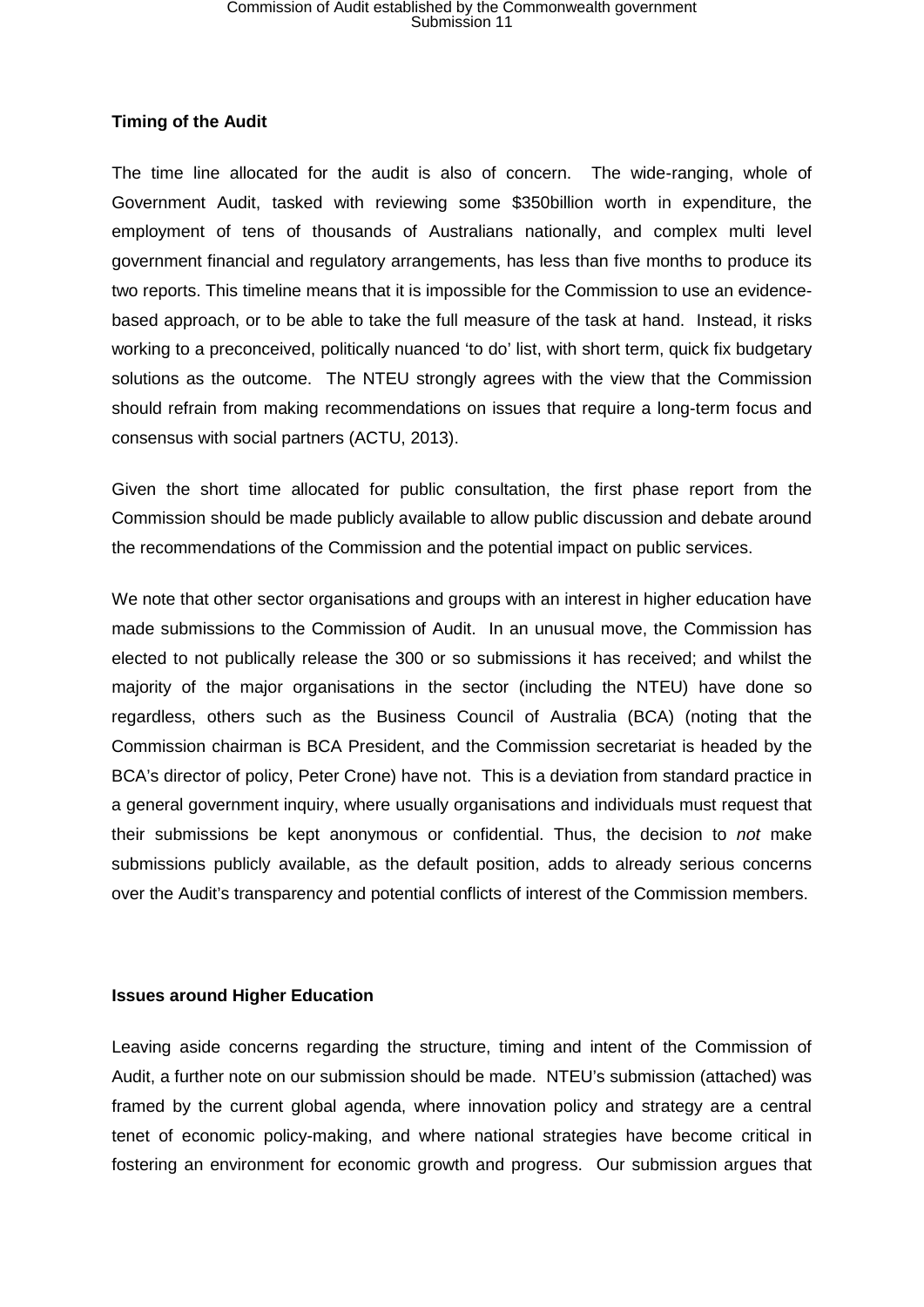## Commission of Audit established by the Commonwealth government Submission 11

higher education is now part of the larger web of public investment in research and science. Education is Australia's largest services export, generating \$15.0billion of export income in 2012. We highlight that government expenditure on education, and higher education and research in particular, is a multifaceted investment in human capital that widens workforce participation, employability, productivity growth and the post tax earnings of individuals, as well as increasing the stock of knowledge in Australia. This in turn results in innovation spillovers to industry through the commercialisation of new technologies, and underwriting the depth and diversity of Australian research capability, particularly in those areas where it is unlikely that industry has the capacity or inclination to invest. Our submission argues that these benefits underpin the rationale for, and value of, public investment in higher education, and that these broad based parameters should guide any evaluation of the efficiency and effectiveness of government expenditure in higher education.

We note that some other submissions (and recent discussion papers that may be reviewed by the Commission) have made specific recommendations regarding higher education. While NTEU would prefer to comment on the Commission of Audit only (and leave aside the recommendations of other organisations and lobbyists) we do feel that we should comment on the Business Council of Australia's (BCA) pre-election discussion paper (*Economic Action Plan for Enduring Prosperity*, 2013), as there is a clear link between its authors and members of the Commission.

The BCA's paper makes 93 recommendations relating to higher education and research. These include deregulating university fees, increasing Commonwealth oversight of vocational education, subsidising vocational students at the same level as university students, and harmonising intellectual property arrangements in publicly funded research.

While NTEU welcomes broader community discussion regarding the role and public funding of our universities and TAFEs, it should be one that takes into account the diversity of the tertiary sector and gives ample opportunity for all views to be considered and discussed. Certain tenets of higher education – such as intellectual freedom, institutional autonomy, student access and equity, and quality of teaching and research – must be considered paramount. It is the strong view of the NTEU that given the limited time for consultation for the Audit and the lack of transparency in terms of both process and the Commission's reporting, any decisions to introduce broad and sweeping changes to higher education, without adequate consultation, would be ill advised. The sector has undergone a raft of structural and funding changes in a short time period, and further changes, of the magnitude